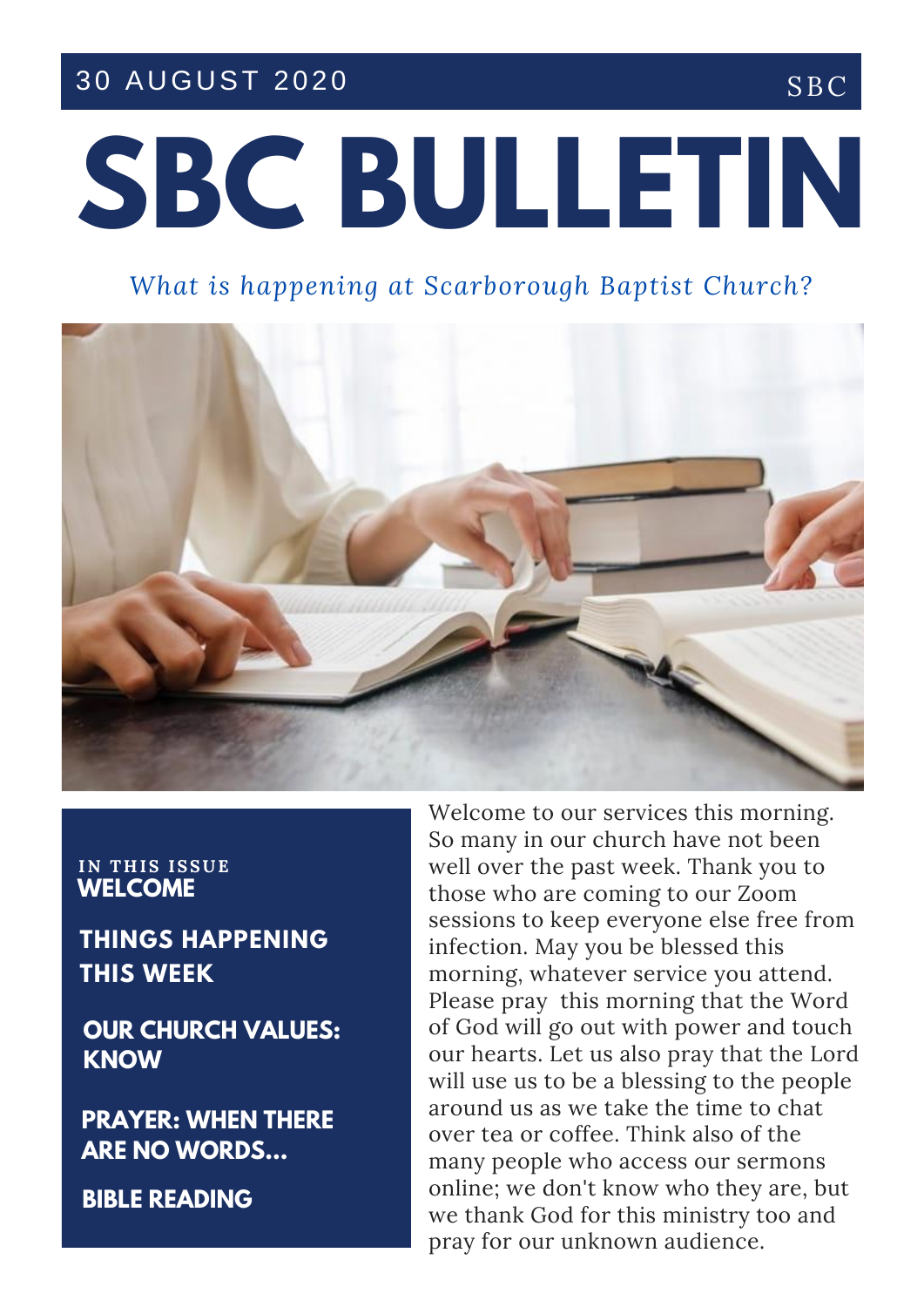### 30 AUGUST 2020 P2

## **PRAYER: When there are no words necessary**

clothing, actions and habits all play a part . language, our facial expressions and our LOVE comes to the fore here. However, words Communication is the essence of relationship, and our reliance on words are only 20 percent of how people know who we are and what we think. Our body

When we talk to God, we are speaking to someone who knows us through and through. He 'watches over us' day and night (Psalm 121 v 3) and knows our every movement. He is tuned in to our dragging feet, our weary minds and also our enthusiastic smiles and loving gestures. He knows and comprehends us in our entirety.

Yet, he wants us to communicate with him. To tell him what we feel, desire and struggle with.

Paul also writes that when we have no words and cannot communicate coherently, the Spirit groans on our behalf. (Romans 8 v 27-28) Even in these tough situations, God provides the very means by which he can understand us. He truly provides for our every need.

HAPPENINGS THIS WEEK

#### **SUNDAY**

Prayer meeting before church Sundays @ Six & service tonight **MONDAY** Explorers' Bible Study 9.30 am at the church. Bible Study at the church at 7pm. **TUESDAY** Craft Group from 9 onwards Pastors' meeting **THURSDAY** Mainly Music Outreach to carers with toddlers. **OTHER MINISTRIES Brighton Kids** continuing on every day. **Music Committee** meets first Sunday of the month **Saturday Prayer Meeting** 8am every second Saturday **Mentoring at Primary School Finance Meeting** - once a month **Management Meeting** - once a month **Elders' meeting** - once a month

Praise Him!

**MEETING 13 Sept.**

**ANNUAL GENERAL**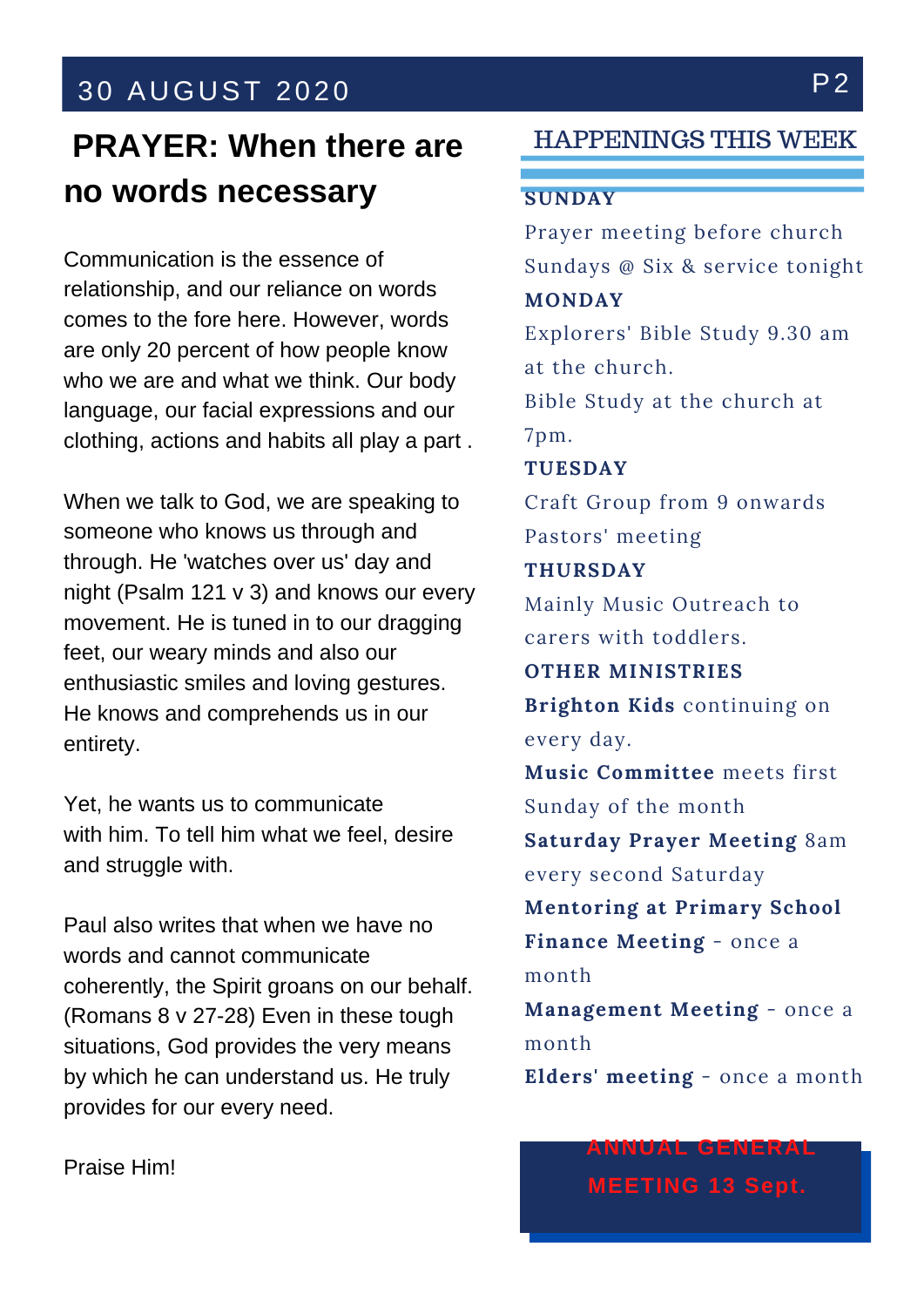### 30 AUGUST 2020 P3



*Our values are grouped around three actions: Know, Love and Go. This morning we are looking at what we value knowing.*

A church focused on Christ where our members

- understand God's work of grace in Christ Jesus
- know that they are forgiven only because of Christ's death on the cross
- acknowledge that they have eternal life only because of Christ's resurrection from the dead, and
- accept that they have all this by faith alone and in Christ alone

A church growing in its reliance on the Holy Spirit where our members

- use their gifts to serve each other in love
- bear the fruit of a Christ-like character

A church built on the Bible where

- we depend on the Bible as the authoritative revelation of who God is and what He has come to do for us in Christ and through His Spirit
- we know the contents of the Bible and are equipped to read it and share it in a responsible way with others

A church that is discerning where

- we are able to differentiate between the essentials and nonessentials of the faith.
- we are able to handle theological differences between each other with maturity and in humility

KNOW